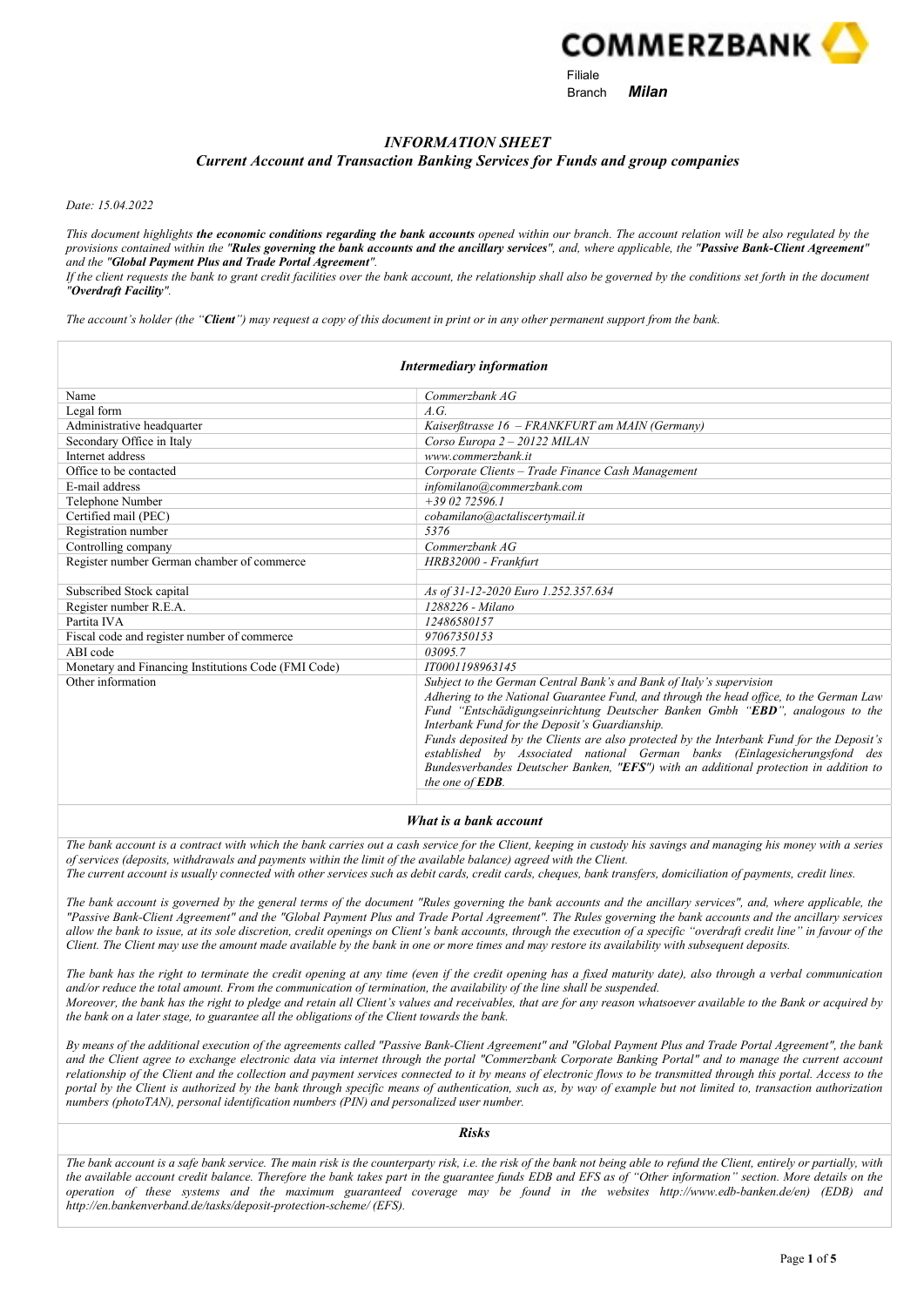**COMMERZBANK** 

Filiale

Branch **Milan** 

Other risks to be taken into account may be:

- any possible negative variation of economic conditions (interest rates and other commissions and expenses of the services), if provided under the contract;
- the application of negative interest credit rates in relation to current account in certain currencies (as, for instance, Euro); **Interpret constructs** or theft of cheques, debit cards, credit cards, personal data and keywords for online access (if activated), or the suspension or the reduction of service
- for technical reasons or force majeure. More information can be found in the "Practical guide to bank account", which helps to choose the right account type, available at www.bancaditalia.it

| <b>Main Economic Conditions</b> |                                                                                                            |                                                                                                                                                     |                |                                                                                                                   |                                                                        |
|---------------------------------|------------------------------------------------------------------------------------------------------------|-----------------------------------------------------------------------------------------------------------------------------------------------------|----------------|-------------------------------------------------------------------------------------------------------------------|------------------------------------------------------------------------|
|                                 | <b>Description</b>                                                                                         | Value                                                                                                                                               |                |                                                                                                                   | Comment                                                                |
| <b>Credit interest</b>          | Credit rate on accounts in EUR                                                                             | $\epsilon$ STR - 1,70<br>Min. 0,00                                                                                                                  |                | If ECB interest rate on deposit facility greater or<br>equal to zero<br>% - before the applicable withholding tax |                                                                        |
|                                 |                                                                                                            | <b>ECB</b> Interest Rate Deposit Facility                                                                                                           |                | If ECB interest rate on deposit facility lower than<br>zero                                                       |                                                                        |
|                                 | <b>Credit rate accounts not EUR</b>                                                                        | 0,00                                                                                                                                                |                |                                                                                                                   |                                                                        |
|                                 | Debit rate on accounts in EUR                                                                              | $\epsilon$ STR + 6,00<br>Max. 10,00                                                                                                                 |                |                                                                                                                   | %- current account overdraft                                           |
| Debit Interest                  |                                                                                                            | $\epsilon$ STR + 7,00<br>Max. 10.00                                                                                                                 |                |                                                                                                                   | % - exceed credit limit                                                |
|                                 | Debit rate accounts not EUR                                                                                | Bilaterally agreed on the basis of the foreign currency<br>Max. 10,00                                                                               |                |                                                                                                                   | % - current account overdraft                                          |
|                                 | Interests calculation's periodicity and<br>date                                                            | Annual, the 31 <sup>st</sup> December of each year and, in any case, at the end<br>of the relationship                                              |                |                                                                                                                   | Debit and credit interests                                             |
| Interests Calculation           | Debit interest due date                                                                                    | March 1 <sup>st</sup> of the year following the year in which interest is accrued<br>and, in case of final closure of the relationship, immediately |                |                                                                                                                   |                                                                        |
|                                 | Credit interest due date                                                                                   | The same business day of the year in which interest is accrued and,<br>in the event of the final closure of the relationship, immediately           |                |                                                                                                                   |                                                                        |
|                                 | <b>Interest divisor</b>                                                                                    | Civil year                                                                                                                                          |                |                                                                                                                   | Debit and credit interests                                             |
|                                 | Account maintenance fee                                                                                    | EUR 3.500,00                                                                                                                                        |                |                                                                                                                   | Monthly                                                                |
|                                 | Periodicity of sending account statements<br>paperbased                                                    | Quarterly                                                                                                                                           |                |                                                                                                                   |                                                                        |
|                                 | <b>Account's closing expenses</b>                                                                          | No fees                                                                                                                                             |                |                                                                                                                   |                                                                        |
|                                 | Postal charges                                                                                             | EUR 15,00                                                                                                                                           |                |                                                                                                                   | Monthly                                                                |
|                                 | <b>Expenses for additional statements of</b><br>account on Client's demand, duplication,<br>advices, other | EUR 15,00                                                                                                                                           |                |                                                                                                                   | For each statement/document                                            |
|                                 | Stamp duty for every statement of<br>account                                                               | As provided by the law in force                                                                                                                     |                |                                                                                                                   |                                                                        |
|                                 | Certification for auditors and bank<br>references letter                                                   | EUR 150,00                                                                                                                                          |                |                                                                                                                   |                                                                        |
|                                 | Courier - fast mail expenses                                                                               | EUR 15,00 min.                                                                                                                                      | EUR 65,00 max. |                                                                                                                   |                                                                        |
|                                 | Electronic account statement service                                                                       | <b>EUR 30,00</b>                                                                                                                                    |                |                                                                                                                   | Monthly per account                                                    |
| rges                            | <b>Internet-Remote banking service</b>                                                                     | <b>EUR 30,00</b>                                                                                                                                    |                |                                                                                                                   | Monthly per account                                                    |
|                                 |                                                                                                            | <b>EUR 25,00</b>                                                                                                                                    |                |                                                                                                                   | Users profile management                                               |
| Fixed ch                        |                                                                                                            | EUR 55,00                                                                                                                                           |                |                                                                                                                   | Setup per account                                                      |
|                                 |                                                                                                            | <b>EUR 40,00</b>                                                                                                                                    |                |                                                                                                                   | Reading device                                                         |
|                                 | CBI passive bank service                                                                                   | <b>EUR 30,00</b>                                                                                                                                    |                |                                                                                                                   | Monthly per account                                                    |
|                                 | <b>SWIFT Channel service</b>                                                                               | <b>EUR 50,00</b>                                                                                                                                    |                |                                                                                                                   | Monthly per account                                                    |
|                                 |                                                                                                            | <b>EUR 30,00</b>                                                                                                                                    |                |                                                                                                                   | Monthly per active service                                             |
|                                 |                                                                                                            | EUR 800,00                                                                                                                                          |                |                                                                                                                   | Setup fee per day                                                      |
|                                 | Extra current account dossier<br>management                                                                | EUR $50,00 +$ any revenue stamp                                                                                                                     |                |                                                                                                                   |                                                                        |
|                                 | <b>Domestic payments</b>                                                                                   | <b>EUR 10,00</b>                                                                                                                                    |                |                                                                                                                   | By order electronic or in favour of the Client with urgent<br>priority |
|                                 |                                                                                                            | EUR 30,00                                                                                                                                           |                |                                                                                                                   | By order paper based of the Client with urgent priority                |
|                                 | <b>SEPA CT payments for UE countries</b>                                                                   | EUR 2,50                                                                                                                                            |                |                                                                                                                   | By order of the Client, electronic                                     |
|                                 |                                                                                                            | <b>EUR 2,50</b>                                                                                                                                     |                |                                                                                                                   | In favour of the Client                                                |
|                                 |                                                                                                            | <b>EUR 5,00</b>                                                                                                                                     |                | By order of the Client,<br>intraday settlement                                                                    |                                                                        |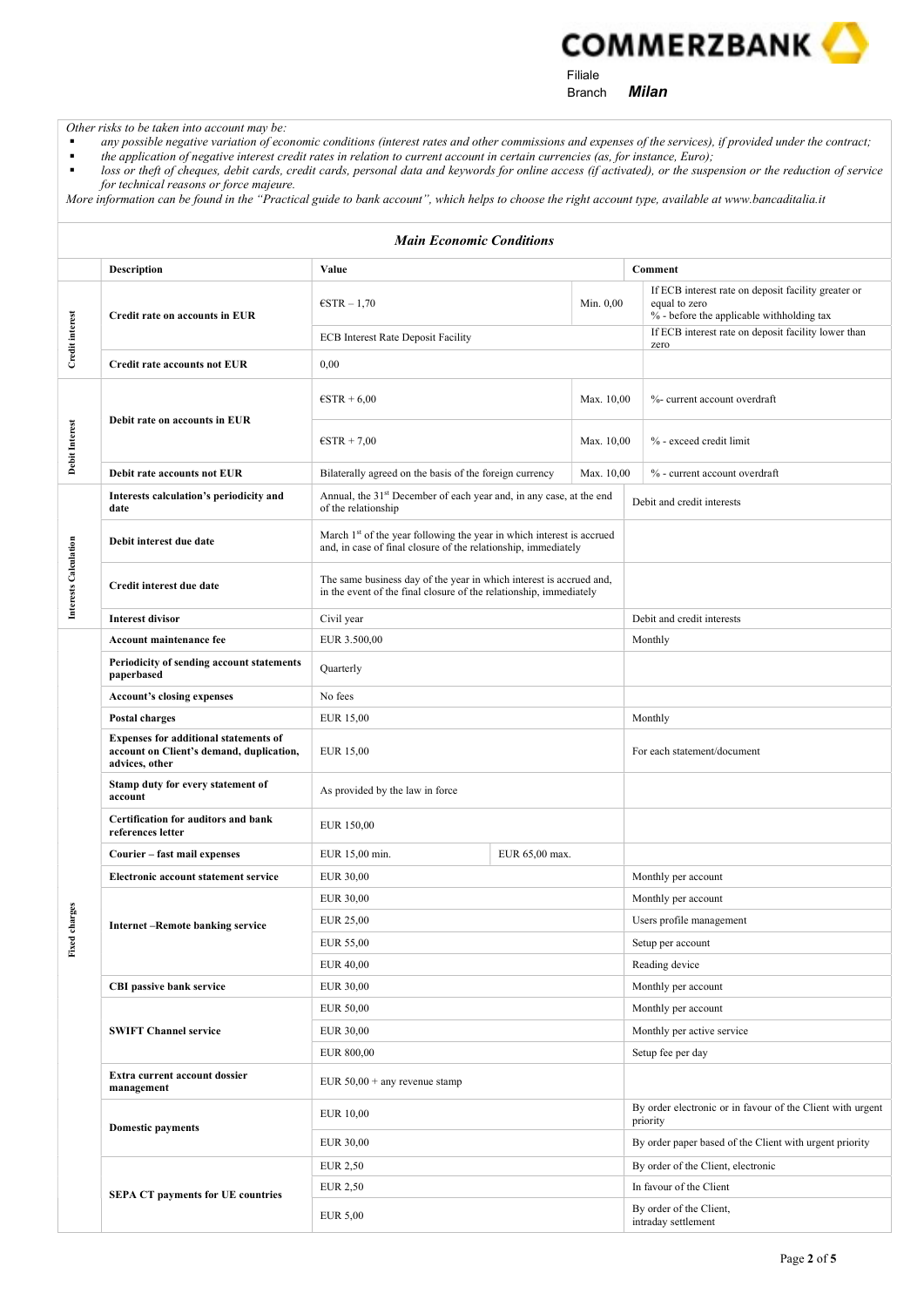

 Filiale Branch **Milan** 

|                         |                                                                          | <b>EUR 10,00</b><br><b>EUR 5,00</b>                         |                                          |                 | Intercompany                                                                  |
|-------------------------|--------------------------------------------------------------------------|-------------------------------------------------------------|------------------------------------------|-----------------|-------------------------------------------------------------------------------|
|                         |                                                                          |                                                             |                                          |                 | Per file                                                                      |
|                         |                                                                          | <b>EUR 30,00</b>                                            |                                          |                 | Standing orders                                                               |
|                         |                                                                          | <b>EUR 30,00</b>                                            |                                          |                 | By order of the Client, paper based                                           |
|                         |                                                                          | EUR 5,00                                                    |                                          |                 | Return of funds                                                               |
|                         | Foreign payments and SEPA CT for<br>countries out of UE                  | $0,15\%$                                                    | Min. EUR 12,50                           | Max. EUR 300,00 | By order of the Client, electronic                                            |
|                         |                                                                          | $0,15\%$                                                    | Min. EUR 20,00                           | Max. EUR 500,00 | By order of the Client, paper based                                           |
|                         |                                                                          | EUR 25,00                                                   |                                          |                 | By order of the Client, additional fee urgent priority                        |
|                         |                                                                          | $0,15\%$                                                    | Min. EUR 12,50                           | Max. EUR 300,00 | In favour of the Client                                                       |
|                         |                                                                          | EUR 25,00                                                   |                                          |                 | Standing orders                                                               |
|                         |                                                                          | <b>EUR 25,00</b>                                            |                                          |                 | Recall/cancellation of a transfer                                             |
|                         | Ri.Ba., SEPA DD (B2B or Core) collection                                 | <b>EUR 5,00</b>                                             |                                          |                 | Per item                                                                      |
|                         | Copy of SEPA DD (B2B) mandate                                            | <b>EUR 5,00</b>                                             |                                          |                 | Per item                                                                      |
|                         | Ri.Ba., SEPA DD (B2B or Core) note<br>payment                            | <b>EUR 3,00</b>                                             |                                          |                 | Per item                                                                      |
|                         | Ri.Ba., SEPA DD (B2B or Core) unpaid,<br>rejection, recall, cancellation | <b>EUR 5,00</b>                                             |                                          |                 | Per item                                                                      |
|                         | Ri.Ba., SEPA DD (B2B or Core) manual<br>repair, cancellation             | <b>EUR 15,00</b>                                            |                                          |                 | Per request                                                                   |
|                         | Bank's foreign cheque issuance                                           | $0,15\%$                                                    | Min. EUR 20,00                           | Max EUR 500,00  | Per item                                                                      |
|                         | Bank's cheque deposit and withdrawal                                     | <b>EUR 4,00</b>                                             |                                          |                 | Per item                                                                      |
|                         |                                                                          | EUR 150,00                                                  |                                          |                 | Monthly per cross-border account                                              |
|                         | <b>Cash Pooling service in Commerzbank</b>                               |                                                             |                                          |                 | Monthly per domestic account                                                  |
|                         |                                                                          |                                                             | EUR 150,00                               |                 | Setup per account                                                             |
|                         |                                                                          | EUR 250,00<br>EUR 50,00                                     |                                          |                 | Monthly per cross-border account                                              |
|                         | Cash pooling service with third party<br>banks                           |                                                             |                                          |                 | Monthly per domestic account                                                  |
|                         |                                                                          |                                                             |                                          |                 | Setup per account                                                             |
|                         |                                                                          | EUR 250,00<br>Eonia $-1,70%$                                |                                          |                 | % - Credit interest                                                           |
|                         | <b>Time deposit</b>                                                      | Civil year                                                  |                                          |                 | Fixed divisor for interest calculation                                        |
| Liquidity<br>management |                                                                          | Maturity                                                    |                                          |                 | Periodicity of Interests liquidation                                          |
|                         |                                                                          | Eonia + $3,00\%$ for remaining days up to the maturity date |                                          |                 | Penalty for advance closing                                                   |
|                         | <b>Domestic payments</b>                                                 | 0 value day                                                 |                                          |                 | By order or in favour of the Client urgent priority                           |
|                         | <b>SEPA CT payments</b>                                                  | 0 value day                                                 |                                          |                 | Intercompany                                                                  |
|                         |                                                                          | 0 value day                                                 |                                          |                 | In favour of the Client from EU countries in Euro<br>currency                 |
|                         | <b>Foreign payments</b>                                                  | 0 value day                                                 |                                          |                 | By order of the Client to EU countries in Euro currency<br>urgent priority    |
|                         |                                                                          | 1 value day                                                 |                                          |                 | By order of the Client to EU countries in Euro currency                       |
| Value days              |                                                                          | 2 value days                                                |                                          |                 | In favour or by order of the Client, non EU countries or<br>non Euro currency |
|                         | Transfer in favour of the same Client                                    | 0 value day                                                 |                                          |                 | Availability at credit value date                                             |
|                         | Transfer in favour of the different<br><b>Client</b>                     | 1 value day                                                 |                                          |                 | Availability at credit value date                                             |
|                         | Direct debit value days and available                                    | Maturity date                                               |                                          |                 | Ri.Ba. note payment, SEPA DD (B2B-Core)                                       |
|                         |                                                                          | Maturity date $+1$ working day                              |                                          |                 | Ri.Ba.collection                                                              |
|                         | Foreign cheque deposit                                                   |                                                             | 3 value days from receiving payment date |                 | From abroad                                                                   |
|                         |                                                                          | EUR 25,00                                                   |                                          |                 | Payment advice                                                                |
|                         | Other<br><b>Miscellaneous charges</b>                                    |                                                             | EUR 25,00                                |                 | Modification, cancellation before the execution                               |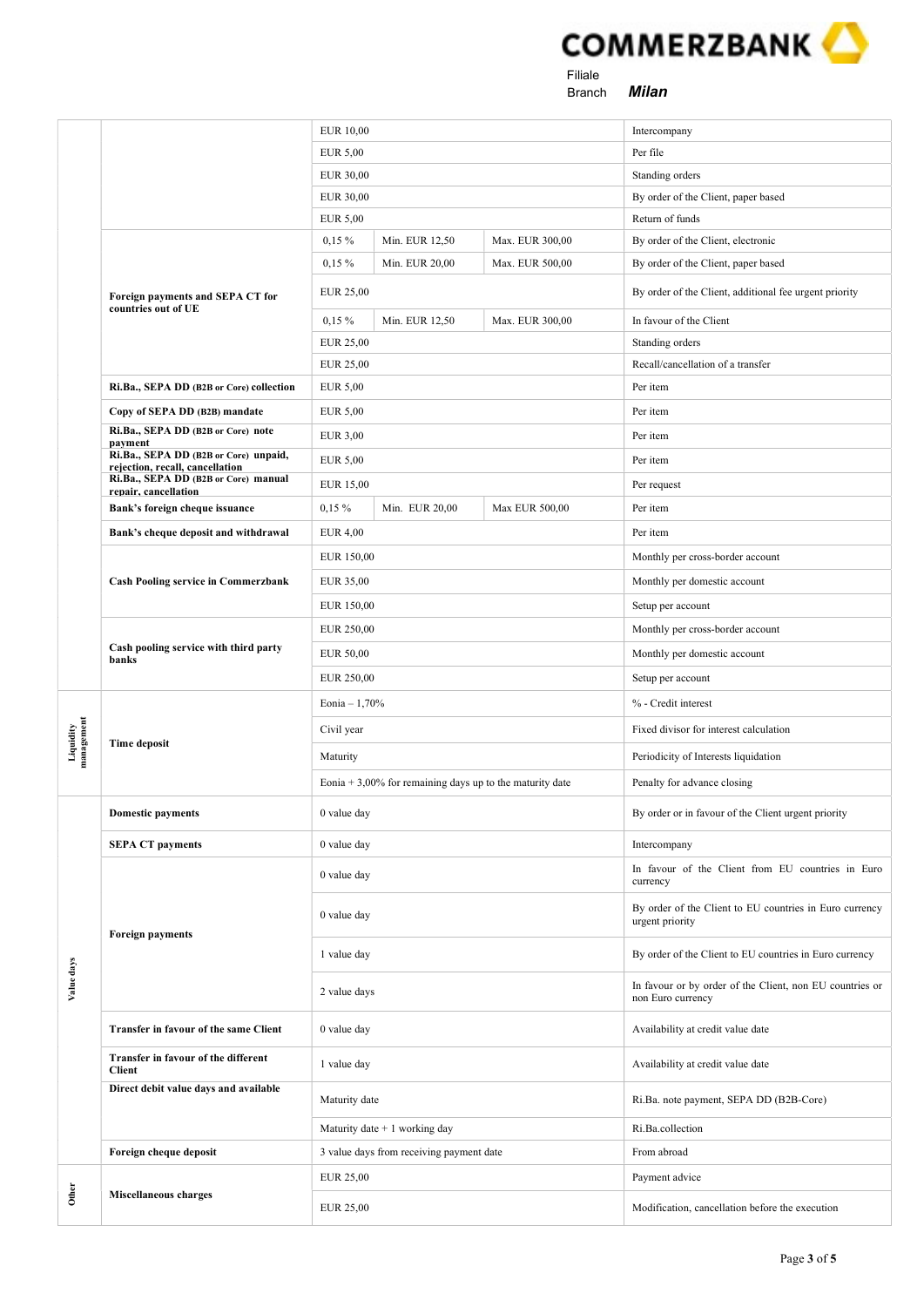

 Filiale e and the state of the Branch of Milan

|                                                                                          | <b>EUR 40,00</b>                                                                                                                                                                                                                                                                                   |  |              | Modification, cancellation after the execution                                                 |
|------------------------------------------------------------------------------------------|----------------------------------------------------------------------------------------------------------------------------------------------------------------------------------------------------------------------------------------------------------------------------------------------------|--|--------------|------------------------------------------------------------------------------------------------|
|                                                                                          | <b>EUR 50,00</b>                                                                                                                                                                                                                                                                                   |  |              | Investigation for unclear/incomplete bank codes<br>payments                                    |
|                                                                                          | 14:00                                                                                                                                                                                                                                                                                              |  |              | Payments in EUR paper based or urgent priority                                                 |
|                                                                                          | 11:00                                                                                                                                                                                                                                                                                              |  |              | Payments in currencies other than Euro                                                         |
|                                                                                          | 16:30                                                                                                                                                                                                                                                                                              |  |              | Electronic SEPA payments                                                                       |
|                                                                                          | 13:30                                                                                                                                                                                                                                                                                              |  |              | Electronic SEPA payments intraday settlement                                                   |
|                                                                                          | 15:30                                                                                                                                                                                                                                                                                              |  |              | Electronic SEPA payments intercompany                                                          |
| <b>Cut-off times</b>                                                                     | $14:00 - at least 15 business days before the maturity date$                                                                                                                                                                                                                                       |  |              | Ri.Ba. collection                                                                              |
|                                                                                          | $14:00 - \text{business day before the maturity date}$                                                                                                                                                                                                                                             |  |              | Ri.Ba. note payment                                                                            |
|                                                                                          | $16:30 - at least 6 business days before the maturity date$                                                                                                                                                                                                                                        |  |              | SEPA DD (B2B or Core)                                                                          |
|                                                                                          | $14:00 - \text{business day before the maturity date}$                                                                                                                                                                                                                                             |  |              | Tax payment (F24)                                                                              |
|                                                                                          | 11:00                                                                                                                                                                                                                                                                                              |  |              | To be applied to all services in the following half<br>workign days: 14-8, 7-12, 24-12, 31-12. |
|                                                                                          | Buy price + margin                                                                                                                                                                                                                                                                                 |  |              | Outgoing payments                                                                              |
| Margins in exchange rates for<br>non-documentary payments in currency.                   | Sell price - margin                                                                                                                                                                                                                                                                                |  |              | Incoming payments                                                                              |
| (Note1: for every other currency, our offices<br>are to be contacted.                    | Margin applied USD                                                                                                                                                                                                                                                                                 |  | 0.0059       |                                                                                                |
| Note2: the aforesaid margins are<br>exclusively applicable to the conversions            | Margin applied AUD                                                                                                                                                                                                                                                                                 |  | 0,051        |                                                                                                |
| deriving from the payments execution and<br>are in no way connected with our activity in | Margin applied CAD                                                                                                                                                                                                                                                                                 |  | 0.012        |                                                                                                |
| exchanges.                                                                               | Margin applied GBP                                                                                                                                                                                                                                                                                 |  | 0,0045       |                                                                                                |
| Note3: the exchange rate applied to NON-<br>Euro operations is the one taken from the    | Margin applied JPY                                                                                                                                                                                                                                                                                 |  | 0.75         |                                                                                                |
| means of information with value date of the<br>regulation day of the operation)          | Margin applied CHF                                                                                                                                                                                                                                                                                 |  | 0,009        |                                                                                                |
|                                                                                          | Margin applied CNH<br>0,20                                                                                                                                                                                                                                                                         |  |              |                                                                                                |
| <b>Currencies dealing</b>                                                                | $0.15\%$<br>EUR 12,50 min.                                                                                                                                                                                                                                                                         |  |              | Intervention fee                                                                               |
|                                                                                          | <b>EUR 7,75</b>                                                                                                                                                                                                                                                                                    |  | Handling fee |                                                                                                |
| <b>AOER</b>                                                                              | The Client may consult the applicable Applicable Overall Effective Rate (AOER) provided under article 2 of law n. 108/96<br>("anti-usury law"), as subsequently modified and integrated, on the sign posted pursuant to comma 3 of such article, or on the<br>bank's website (www.commerzbank.it). |  |              |                                                                                                |

## Termination (recesso and risoluzione), complaints, maximum time for termination

#### Termination (recesso)

The parties may terminate the agreement at any time with no penalties and expenses arising from bank account's closing with 1 (one) day prior written notice. Each party may ask the instant payment of any amount due at any time, except for the case in which the bank has granted the Client with a bank account's opening, whose repayment requires 15 (fifteen) days prior written notice. In case the Client issues checks over the available amount deposited on the bank account, in case of termination of the relevant right of the Client to dispose, the payment will occur as follows:

- in case of termination right exercised by the bank or the Client, the bank is not obliged to pay checks with issue date falling after the termination date;
- in case of termination right exercised by the bank, the Client is obliged to make available funds necessary to pay issued checks (with issue date falling before the termination date), if presentation date is not overdue;
- whether the bank exercises its right of set-off credits (that are not available and payable), the bank is not obliged to pay checks issued by the Client with issue date falling after the receipt by the Client of the notice of set-off. This right is limited to cases in which there are no available funds on the bank account.

## Timing for contract closing for the bank: 30 (thirty) days

## Complaints

Complaints shall be sent to the bank's "complaints" office (Corso Europa, 2 - 20122 MILAN) by registered letter or by certified mail (PEC): cobamilano@actaliscertymail.it. The bank will respond within 60 (sixty) days of receipt of the complaint, except for complaints relating to payment services, for which a deadline of 15 working days from receipt is envisaged. In more complex cases that require research and further studies, the deadline may be extended by providing the Client with a reasonable and explained response to the delay and specifying the deadline by which the Client will receive the definitive response, which may not in any case exceed 35 business days. If the Client is not satisfied or has not received a reply within 60 (sixty) days, before resorting to the Court, it may apply to Arbitro Bancario Finanziario (ABF) directly. To find out how to apply to the ABF one can consult the website www.arbitrobancariofinanziario.it, ask at the branches of the Bank of Italy, or ask the bank itself.

The decision of the arbitrator will not affect the Client's right to appeal to the ordinary judicial authorities.

The Client may alternatively carry out the mediation procedure within the terms provided for by the regulations in force, and then appeal: - To the Conciliatore Bancario Finanziario - Association for the resolution of banking, financial and corporate disputes - ADR. The Rules of the Conciliatore Bancario Finanziario may be consulted on the website www.conciliatorebancario.it or requested from the bank; or - To another body registered in the special register kept by the Ministry of Justice and specialised in banking and financial matters